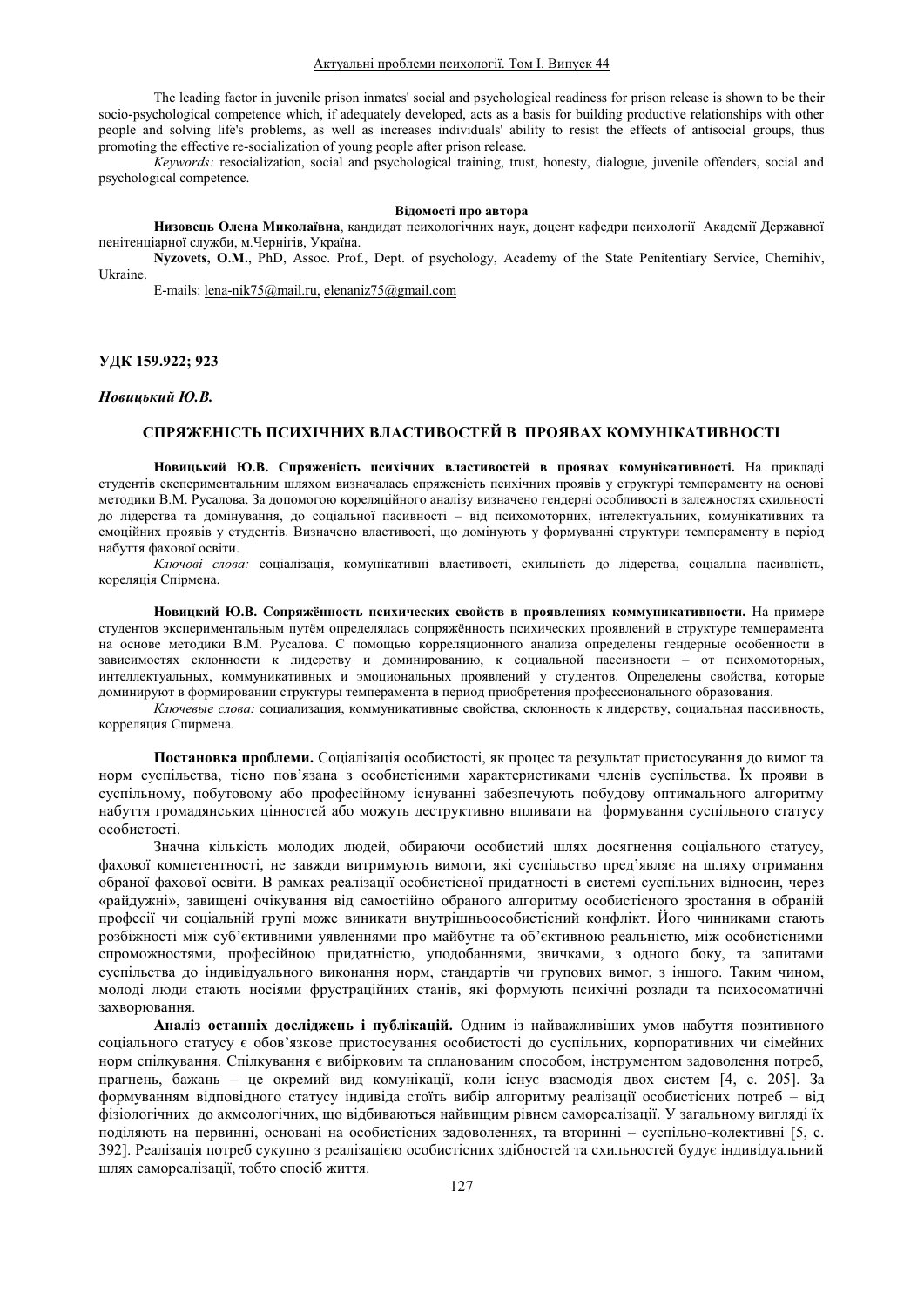Спосіб життя як категорія, що відбиває життєдіяльність як спільноти в цілому, так і окремих індивідуумів, має найважливіше методологічне значення для психологічного аналізу соціальної детермінації поведінки особистості.

У багатьох публікаціях фахівців у вказаному контексті дослідження поведінки індивідуумів застосовується термін «образ життя» в якості шляхів та способів самореалізації. Але для психологічного аналізу необхідно розрізняти терміни «образ життя» та «спосіб життя», виходячи із строгого та коректного їх тлумачення. «Образ життя» - це зразки, моделі поведінкових актів чи суб'єктивне відбиття шляхів самореалізації в існуючому соціумі. На відміну від нього, «спосіб життя» - це сукупність дій, що вбудовані в систему реалізації потреб та життєвих цінностей особистості.

Образ та спосіб життя впливають на психіку і поведінку людини, що виражається у формуванні особливого типу особистості при визначених моделях та зразках, прийнятих даним суспільством чи окремою спільнотою, у специфіці властивостей, схильностей і потреб, в соціальних настановах і системі цінностей, яка відповідає суспільному образу та способам самореалізації [6, с. 5].

У способі життя людини проявляється її ставлення до професійної діяльності, суспільства та до самої себе. Спосіб життя відбивається в здібностях та потребах, він є шляхом та інструментом особистісного та суспільного зростання. Тому стає зрозумілим невід'ємність детермінаційних зв'язків у системі акмеологічного зростання таких його компонентів як властивості особистості, суб'єктивізація свого образу в соціалізації та спосіб набуття соціального статусу. Тобто, в способі життя існує такий важливий її компонент, як особистісна адаптація до суспільного обмеження.

Часто соціалізація пов'язується тільки з загальним розвитком, становленням особистості, а адаптація – з пристосувальними процесами вже сформованої особистості, коли остання стикається з новими умовами спілкування і діяльності. Але на відміну від соціалізації, яка відбиває становлення особистості, що обумовлене в основному впливом з боку суспільства, процес адаптації відбиває значною мірою суб'єктивно опосередкований розвиток особистості, відповідний її індивідуальним особливостям та схильностям [3, с. 220].

Таким чином, основною функцією соціалізації є забезпечення нормального функціонування індивіда в суспільстві. Відповідність суспільно регламентованої поведінки та діяльності внутрішній структурі особистості, її інтересам, ціннісним орієнтаціям, особливостям темпераменту досягається в процесі соціально-психологічної адаптації. Соціалізація, при якій соціальне середовище не стає стороннім для особистості, забезпечується соціально-психологічною адаптацією.

Процеси соціалізації та соціально-психологічної адаптації тісно пов'язані між собою. Психологічні механізми, опосередковуючи взаємодію особистості з соціальним середовищем в процесі її пристосування, зокрема, мотиваційна структура особистості, психічний склад, деякі індивідуальні особливості, формуються під дією соціальних умов існування [3, с. 221].

Як відомо, основним чинником соціалізації особистості є її спроможність до адаптації. Адаптація людини, як особистості зі своїми фізіологічними та психічними проявами, формує її соціально-біологічний статус. У широкому розумінні він інтегрує фенотипічну адаптацію в якості біологічного компонента, що має переважним чинником спадкову адаптацію разом з фізичною спроможністю до забезпечення фізіологічних потреб, та комунікативну адаптацію, яка дає можливість вербальними та невербальними шляхами сприймати або передавати особистісні прояви з метою відтворення соціальної системи, збереження соціальних структур, формуючи соціальні стереотипи, стандарти та зразки рольової поведінки. Щоб досягти індивідуально акмеологічного статусу, особистість в процесі адаптації засвоює соціальний досвід через входження до групового, класового, етнічного чи професійного середовища. Однак через свою фенотипічно закладену та соціально сформовану індивідуальну активність особистість зберігає і розвиває тенденцію до автономії, незалежності, волі, до формування власної позиції, неповторної індивідуальності [1, с.366].

На шляху до формування соціально-психологічної адаптації стоїть проблема вказаних проявів індивідуальності. Адже комунікативність людини за своєю сутністю - це здатність до взаємодії з іншими людьми, коли отримана інформація адекватно інтерпретується та передається в груповому спілкуванні. Відповідно до професійних вимог комунікативні навички можуть відрізнятися на рівні психічних властивостей та особистісних якостей.

Керівник (менеджер) в сучасних умовах вирішення професійних завдань повинен знати свої недоліки та достоїнства на рівні психічних якостей в можливостях керування групою людей, які так само проявляють свої особистісні якості позитивного чи негативного характеру в загальному технологічному процесі отримання заданого результату діяльності. Кожній людині для соціальної реалізації необхідне алекватне спілкування. Особистості, які проявляють психічні якості, що звужують шляхи отримання, переробки та передачі інформації безуспішні в своїй самореалізації.

Комунікація як спілкування та взаємодія в контексті фахової чи соціальної компетентності повинні застосовуватись на шляху реалізації потреб в оптимальних пропорціях. Так, схильність до домінування в колективі та прагнення до лідерства може викликати роздратованість оточуючих чи підлеглих. Можливе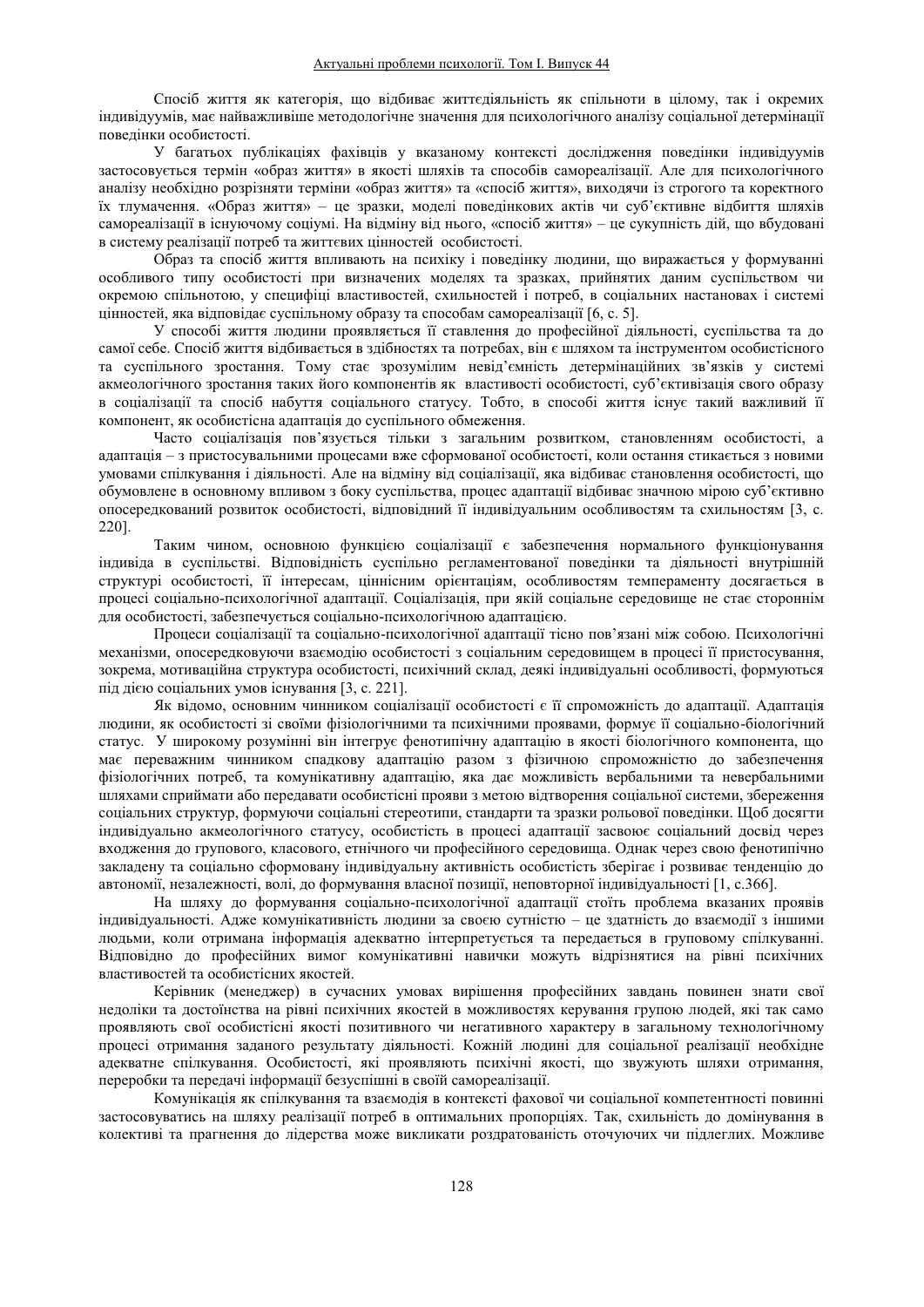також хибне тлумачення оточуючих щодо прагнення особистості до лідерства в колективі в умовах вирішення професійних завдань.

Виконання управлінської діяльності вимагає чіткого розуміння комунікативної компетенції та ступеню її проявів в різних ситуаціях як у керівника, так і у пересічних виконавців для ефективного вербального чи невербального спілкування.

Метою дослідження було виявлення гендерних особливостей в залежностях комунікативних проявів молодих людей в період набуття фахової освіти.

Для досягнення поставленої мети вирішувались наступні завдання:

1. визначались відмінності в проявах комунікативної активності серед юнаків та дівчат;

2. визначались гендерні особливості детермінаційних залежностей в проявах комунікативних властивостей;

3. визначалась структура темпераменту в формуванні акмеологічних шляхів соціалізації молодих людей в період набуття фахової приналежності.

Виклад основного матеріалу і результатів дослідження. У дослідженні брали участь студенти Національного технічного університету України "Київський політехнічний інститут" 1- 6 курсів (85 юнаків та 117 дівчат). Для визначення ступеня проявів комунікативної активності і основних психічних властивостей вони проходили анонімне тестування за методикою В. М. Русалова [2, с. 290]. Вказана методика дозволяє визначити ступінь прояву швидкості, підтримки та пластичності процесів не тільки в комунікативній, але і в психомоторній, інтелектуальній та емоційній сферах життєдіяльності. Через особисту оцінку вказаних властивостей в балах від 1-го до 4-х, яка узагальнюється їх сумою, за підсумками відповідей на 150 запитань, визначався не тільки ступінь прояву вказаних властивостей, але і їх якісні характеристики на основі діагностики психомоторних, інтелектуальних та комунікативних проявів особистості. Отримані результати аналізувались за допомогою методів статистичного аналізу пакету електронних програм STATISTIKA.

Для характеристики обраного контингенту на прелмет проявів комунікативної активності в якості передумови для впровадження механізмів соціалізації була проведена попередня статистична обробка результатів тестування (таблиця 1).

*Таблиця* 1

| <b>Стать</b> | щ                           | $\overline{\phantom{a}}$<br>$X$ cep. | --                  | m    | $V\%$ | t-крит.  |
|--------------|-----------------------------|--------------------------------------|---------------------|------|-------|----------|
|              |                             | (бали)                               |                     |      |       |          |
| Дівчата      | 1 <sub>7</sub><br><b>II</b> | 34.78                                | $-7.26$<br>士/       | 0,67 | 20.87 | 2,24     |
| Юнаки        | 85                          | 32,48                                | $-7.41$<br>--<br>ᆂ, | 0,79 | 22,81 | P < 0.05 |

Гендерні відмінності в групових проявах підтримки комунікативності

Вона виявила статистично достовірну відмінність у підтримці комунікативності, що за авторською методикою В. М. Русалова визначається як ергічність комунікативна, між юнаками та дівчатами. Крім цього за ланими коефіцієнта варіації (V) визначилась неоднорілність вказаного контингенту за проявами вказаної ознаки (таблиця 1).

Визначенням залежностей та відмінностей у проявах особистісних характеристик займається диференціальна психологія, застосовуючи відповідні методи статистичного аналізу. Для визначення зв'язків та залежностей отриманих результатів по показниках працездатності, швидкості та пластичності комунікативних, психомоторних, інтелектуальних властивостей та емоційності був застосований метод непараметричної статистики – рангова кореляція Спірмена та множинний регресійний аналіз для розрахунку коефіцієнта множинної кореляції.

За результатами анонімного тестування (визначення формально-динамічних властивостей індивідуальності) контингент студентів, що брали участь в експерименті, був розподілений на три групи по показниках підтримки комунікативності з інтервалами X сер. -2 $\sigma$ , X сер.  $\pm \sigma$  та X сер. +2 $\sigma$ . Таким чином були відібрані особи з прагненням до домінування та лідерства (за показниками підвищеної комунікативності), особи соціально пасивні та замкнуті в спілкуванні (за показниками заниженої комунікативності) і особи з середнім ступенем потреб до спілкування та встановлення контактів. Розрахунок множинних коефіцієнтів кореляції (R) визначив інтегральний зв'язок комунікативних проявів з іншими психічними властивостями, а також гендерні відмінності у впливі на підтримку комунікативності у представників виділених груп (таблиця 2).

Первинний аналіз показав відмінність по тісноті кореляційних зв'язків на гендерному рівні, а визначення внутрішньогрупових впливів із переліку психічних властивостей на прояви обраного показника комунікативності показав різну їх залежність.

За розрахунками рангової кореляції Спірмена були вілібрані статистично лостовірні значення показників у зв'язках визначених особистісних ознак з властивістю ло пілтримки комунікативності окремо у юнаків та дівчат.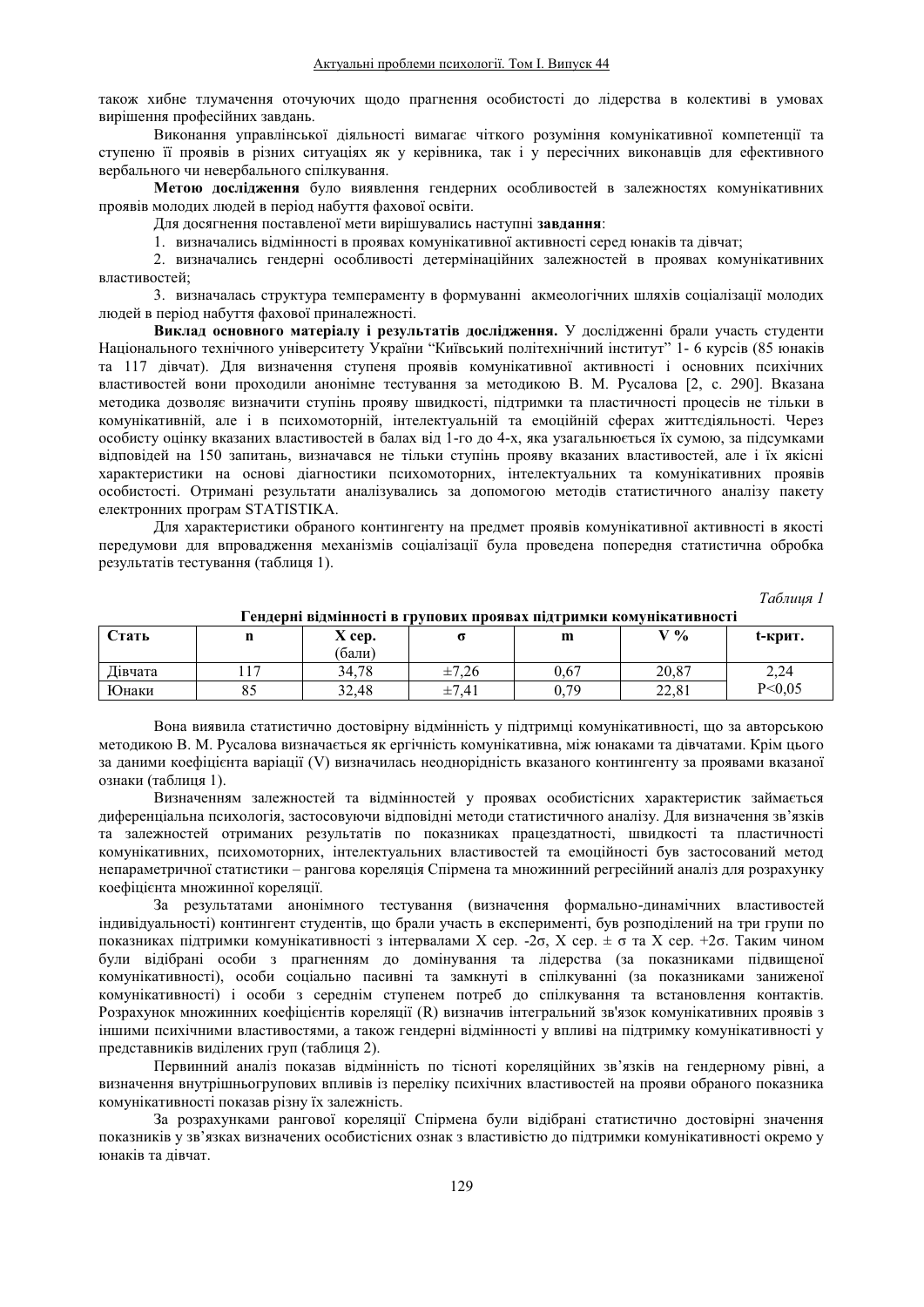#### *Таблиия 2*

# Показники множинних зв'язків різних проявів комунікативності з визначеними психічними **BUSHER**

| Стать   | Вся група   | 3 прагненням до | 3 середнім    | Соціально   |
|---------|-------------|-----------------|---------------|-------------|
|         | обстежених  | лідерства       | прагненням до | пасивні     |
|         |             |                 | спілкування   |             |
| Юнаки   | $R = 0.705$ | $R = 0.859$     | $R = 0.497$   | $R = 0.831$ |
| Дівчата | $R = 0.651$ | $R = 0.650$     | $R = 0.541$   | $R = 0.695$ |

В таблиці 3 представлено перелік психічних властивостей, що проявили середній і вище (за шкалою Чеддока) статистично достовірний кореляційний зв'язок з комунікативною ергічністю у осіб з різним якісним рівнем її прояву.

*Tаблиия 3* 

|         |                    |                    |                    | $\sim$             |
|---------|--------------------|--------------------|--------------------|--------------------|
| Стать   | Вся група          | 3 прагненням до    | 3 середнім         | Соціально          |
|         | обстежених         | лідерства          | прагненням до      | пасивні            |
|         |                    |                    | спілкування        |                    |
| Юнаки   | Середній рівень    | Пластичність       | Середній рівень    | Швидкіть           |
|         | зв'язків відсутній | інтелектуальна;    | зв'язків відсутній | інтелектуальна     |
|         |                    | Швидкість          |                    |                    |
|         |                    | комунікативна;     |                    |                    |
| Дівчата | Середній рівень    | Середній рівень    | Середній рівень    | Середній рівень    |
|         | зв'язків відсутній | зв'язків відсутній | зв'язків відсутній | зв'язків відсутній |

#### Перелік властивостей, пов'язаних з різними проявами комунікативності у студентів

У студентів чоловічої статі прагнення до лідерства та домінування спирається на прояви пластичності інтелектуальних процесів та швидкості в налагодженні комунікативних зв'язків, а відхід від соціальної активності та замкнутість проявляють студенти, що відрізняються повільними інтелектуальними процесами (кореляція з інтелектуальною швидкістю проявляє зворотний характер) з тенденцією до одноманітних комунікативних програм. Через достовірно слабкі зв'язки можна вести мову лише про тенденцію залежності до домінування від пластичності комунікативних процесів ( $r = 0.466$  P < 0.05) та емоційності в комунікативних проявах (г = 0,413 P < 0,05), що свідчить про деяку чутливість до успіхів та міжособистісних відносин.

На відміну від юнаків, обстежені дівчата із виділених груп в структурі свого темпераменту проявляють достовірно слабкий зв'язок з індивідуальними властивостями. Проте мають тенденцію до залежності домінуючої поведінки від шаблонності та монотонності фізичної праці через зворотний кореляційний зв'язок з проявами пластичності в психомоторній сфері (r = - 0.370 P < 0,05). З іншими визначеними властивостями така особливість структури темпераменту може визначати окремі негативні особливості вказаного контингенту в аспектах вибору майбутнього фаху, непридатність до керівної діяльності в інтелектуальній сфері, а відсутність зв'язків з іншими важливими властивостями для визначення фахової придатності може визначати помилковість обраної професії або завищену самооцінку в визначені особистого статусу в якості майбутнього фахівця та члена суспільства.

Дівчата з групи соціально пасивних осіб проявляють у своїх уподобаннях тенденцію до проявів одноманітних комунікативних програм та побудови обмеженого кола контактів через зворотний зв'язок з проявами пластичності в комунікативних процесах (г = -0.378; Р < 0.05). З іншими властивостями статистичних зв'язків комунікативності не виявлено.

### **Висновки:**

1. Розрахунок множинних коефіцієнтів кореляції та первинна статистична обробка результатів тестування виявили лостовірну вілмінність з пілтримки комунікативних проявів між стулентами чоловічої та жіночої статі. По статевогрупових проявах комунікативність визначає неолнорілний характер.

2. Група юнаків, що відрізняється від усереднених проявів комунікативної ергічності, суттєво збільшує інтегральний зв'язок з проявами психомоторних, інтелектуальних, комунікативних та емоційних проявів на прикладі схильності до лідерства та схильності до соціальної пасивності відповідно з R = 0,497 до  $R = 0.859$  та з  $R = 0.497$  до  $R = 0.831$ .

3. Підтримка комунікативних проявів серед групи студентів чоловічої статі проявляє достовірний зв'язок з пластичністю в інтелектуальній діяльності, швидкістю в налагодженні комунікативних зв'язків та ступенем швидкості інтелектуальних процесів. При цьому повільність у виконанні інтелектуальних завдань може свідчити про пасивність в соціалізації особистості та схильність до використання одноманітних комунікативних програм.

4. Студенти жіночої статі мають менший інтегральний зв'язок (R = 0,541-0,695) комунікативних проявів з визначеними властивостями структури темпераменту порівняно зі студентами чоловічої статі (R = 0,497-0,859).